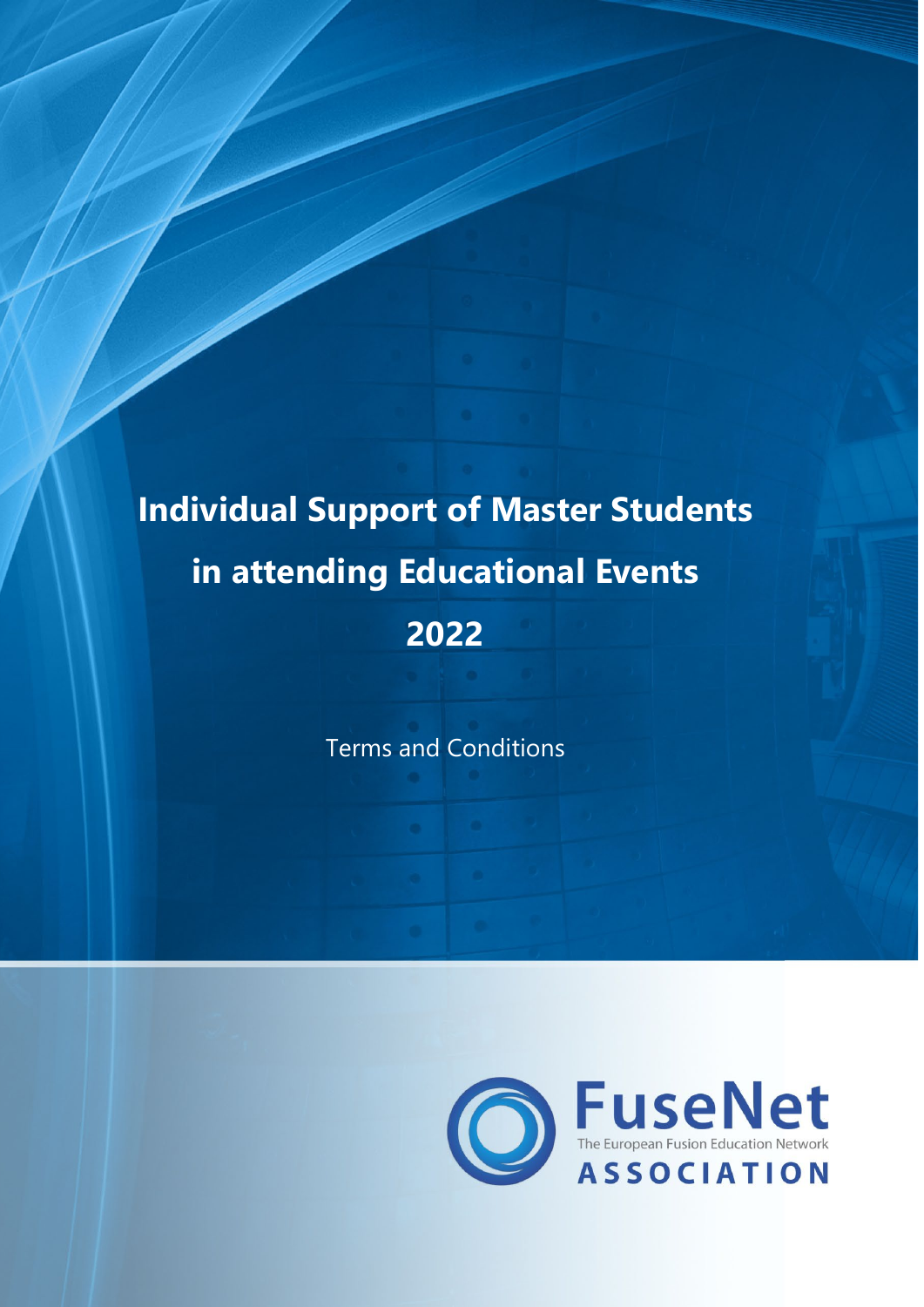## **Requirements for support of Master students attending an educational event**

Master students can obtain financial support to follow educational training activities (such as courses, summer schools and workshops with a dominant educational character) if the following requirements are met:

- 1. The student is enrolled in a Master degree programme at a university belonging to a EUROfusion member state (see [www.euro-fusion.org](http://www.euro-fusion.org/) for a full list of these countries).
- 2. The student is not employed by his/her university.
- 3. Regarding graduate courses that fall outside the Bachelor-Master structure (such as the UK Mphys, Croatian integrated master) the students are considered eligible for support from the summer before the start of their graduate year (Note: in Scotland the Mphys takes 5 years, in England 4 years; for both courses the eligibility starts after the third year).
- 4. The topic of the study is in a field relevant to fusion research.
- 5. The educational training activity takes place at a university group or research institute in one of the EUROfusion member states or at a FuseNet member institute, and the topic is relevant to the European Fusion programme.
- 6. The educational training activity should preferably be an open event (i.e. all European students should have a chance to subscribe to and participate in the event). The event should be accessible to students originating from at least three different universities to be eligible for support.
- 7. Support is given only to activities in which education is the main goal. All conferences are in principle excluded, except when all the following criteria are met:
	- The student has his/her own contribution at the conference, i.e. is selected to give a poster presentation and/or an oral presentation.
	- The conference is fusion-specific (in case of doubt, this is decided by FuseNet and cannot be further discussed).
	- The conference has to be held in Europe or at a FuseNet member institute.
	- The conference is internationally oriented, i.e. at least 50% of the participants in the conference should be from abroad.
- 8. Specific events that are already organized with support by FuseNet or EUROfusion may be excluded from individual student support, such as the FuseNet PhD event and mini-workshops organized with support of FuseNet.
- 9. The educational training activity has a duration of maximum 2 weeks. Support is for no longer than the duration of the activity.
- 10. The distance between the university where the student is subscribed (i.e. the home university) and the event should be at least 100 kilometers.

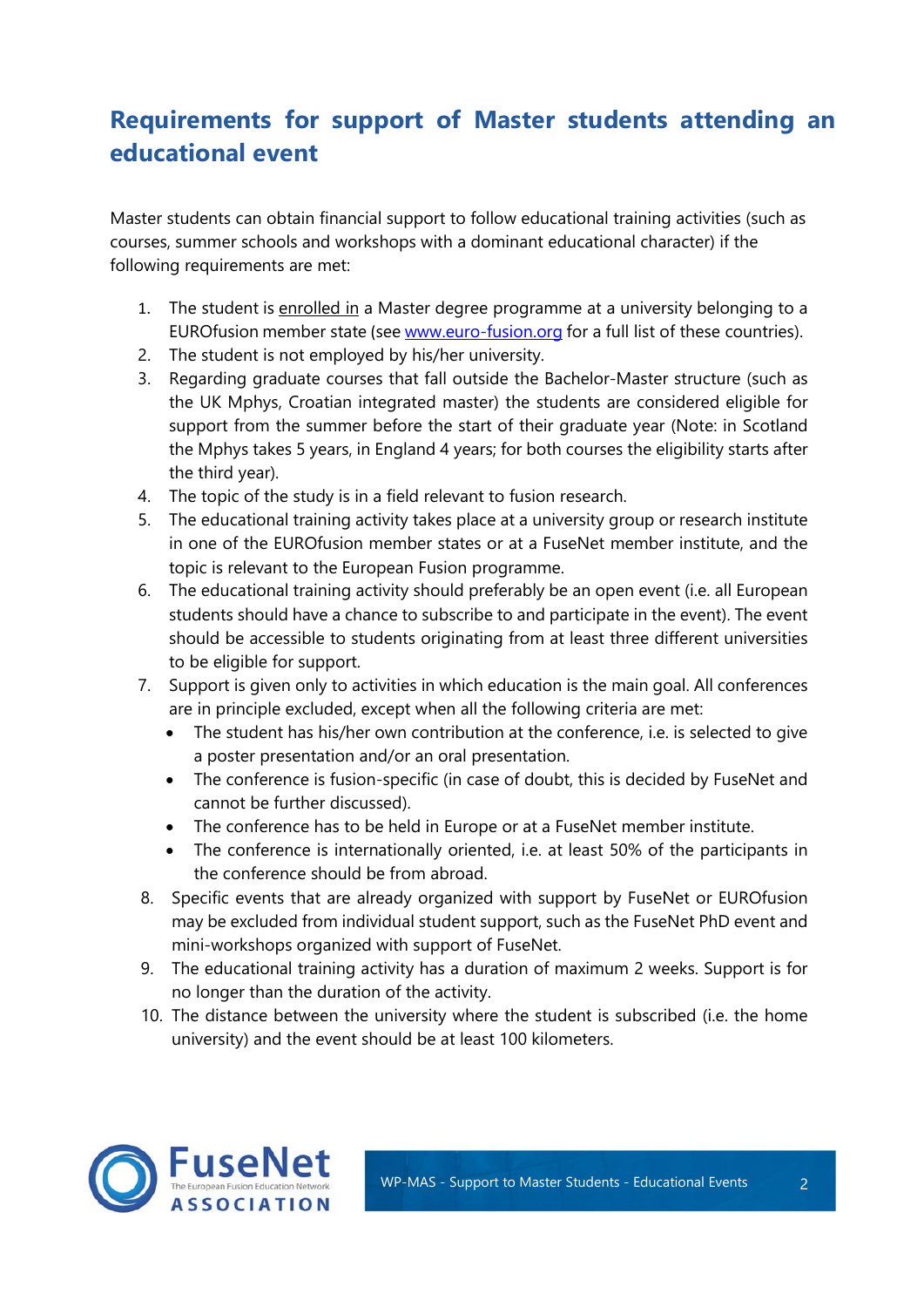- 11. The student did not obtain FuseNet funding from another application for an educational activity in the past 4 months. The period between the start dates of the educational activities must be more than 4 months.
- 12. The student must declare not to have obtained another grant from the organizer of the event or other funding scheme (e.g. within Horizon Europe or otherwise publically funded) for attending the educational event.
- 13. The student must agree that his/her supervisor(s) will be informed on the outcome of their application.
- 14. No more than 20 students will be supported per educational event (on first-come, first- serve basis).
- 15. The student agrees to send in a photograph and short article (A5-size, blog-style) for publication on the FuseNet website. This article summarizes the educational training activity in which the student participated and that was supported through this work package.
- 16. Students must hand in their declaration no longer than 3 months after the end of the event they attended, otherwise they lose the right to claim support.

# **Application procedure individual Master student support for participation in educational events**

The application procedure is the following:

- Submission of the application form on the FuseNet website [\(www.fusenet.eu\)](http://www.fusenet.eu/) by the student.
- The application has to be submitted at least two weeks before the actual start of the educational training activity. If under exceptional circumstances students want to deviate from this rule, or make changes to an existing application after it was accepted, this can only be done when approved by the Executive Office.
- The educational training activity has to start no later than within 6 months after application.
- Check of the eligibility, given by the requirements above, on the basis of the information provided by the student on the application form, by the FuseNet Executive Office.
- When confirming a support application, the FuseNet Executive Office will always send a copy by email to the university supervisor of the applicant. This is an additional measure not only to inform the supervisor, but also to prevent fraud.
- In case of doubt on any of the requirements, the FuseNet Executive Office consults the Academic Council of FuseNet (in written procedure). The decision of the Academic Council of FuseNet is final and binding and cannot be discussed or changed again.

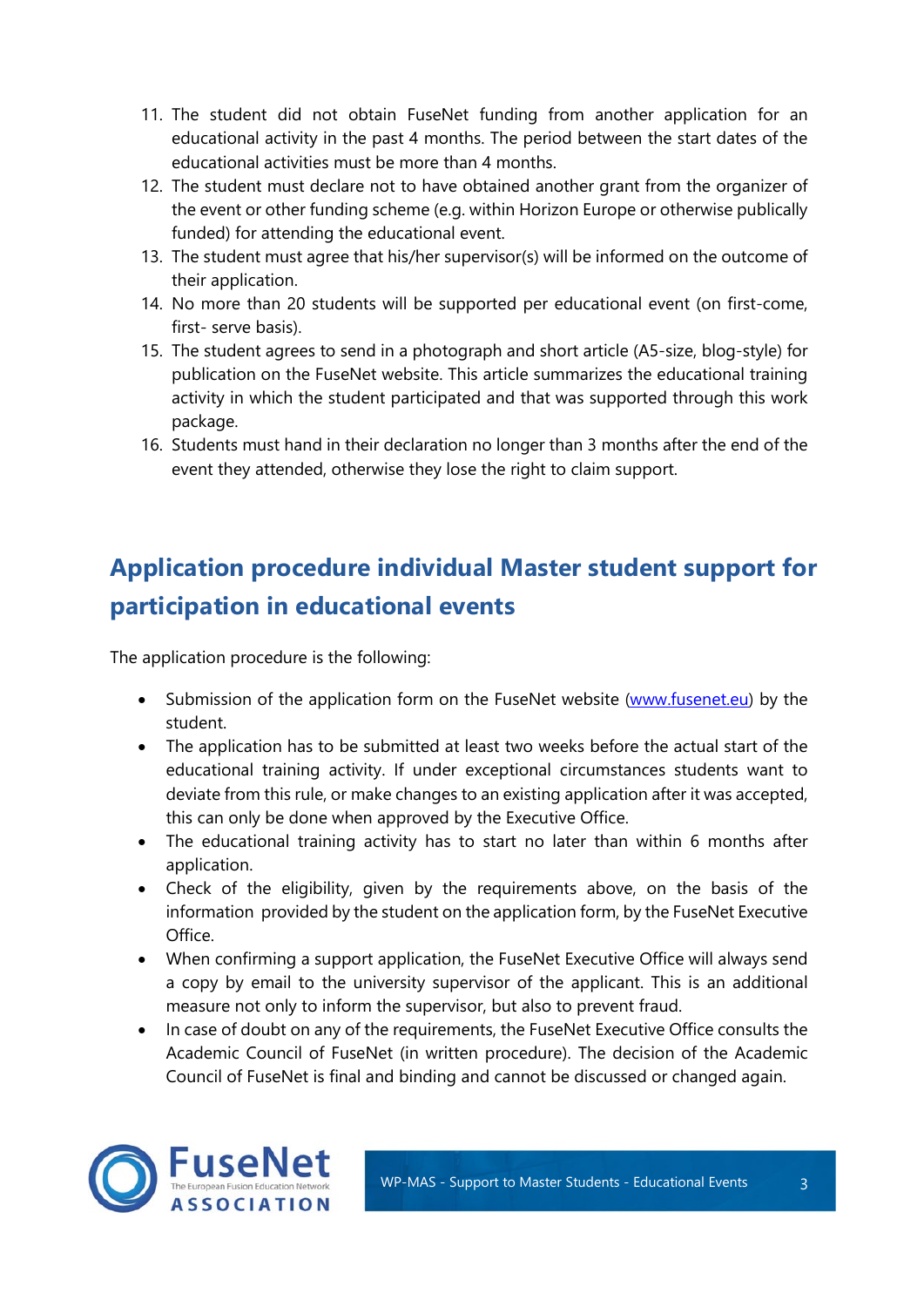- Decision to the student will be communicated by email, typically within 2 weeks after complete submission of the application.
- Applications are dealt with on a first-come, first-serve basis.
- Once the total budget has been committed to the students, the application will be closed. This will be indicated on the online application page.

# **Claim procedure individual Master student support for participation in educational events**

The procedure for claiming expenses of approved applications is the following:

- The payment procedure is organized by FuseNet. The payment is made after the educational event has taken place, when FuseNet has received the required pieces of evidence for a support payment through a designated claim form on the FuseNet website (available through [http://www.fusenet.eu/funds\).](http://www.fusenet.eu/funds))
- The student should present (through the online claim form) a piece of evidence of having travelled to the destination and participation in the educational event, including all associated invoice(s). As evidence for traveling, a boarding pass and flight ticket could be used. As proof of having attended the educational event, a certificate of attendance or letter/email by the event organizer is required. It is the responsibility of the student to ask for such certificate or letter and to provide the elements of proof and invoices.
- The student must declare in the application and claim form, not to have obtained another grant from the organizer of the event or other funding scheme (e.g. within Horizon Europe or otherwise publically funded) for attending the educational event.
- It is the responsibility of the student / applicant to submit a claim for payment in time and provide the necessary documentation thereto, ultimately within three months after the end of the educational event.
- Payments can only be made by bank transfer and the students should provide a valid International Bank Account Number (IBAN) to allow the payment. FuseNet is not responsible for any costs incurred by the bank for transfer of money, regardless the currency used.

## **Amount of financial support - students**

Below we provide the criteria for calculating the exact amount of financial support.

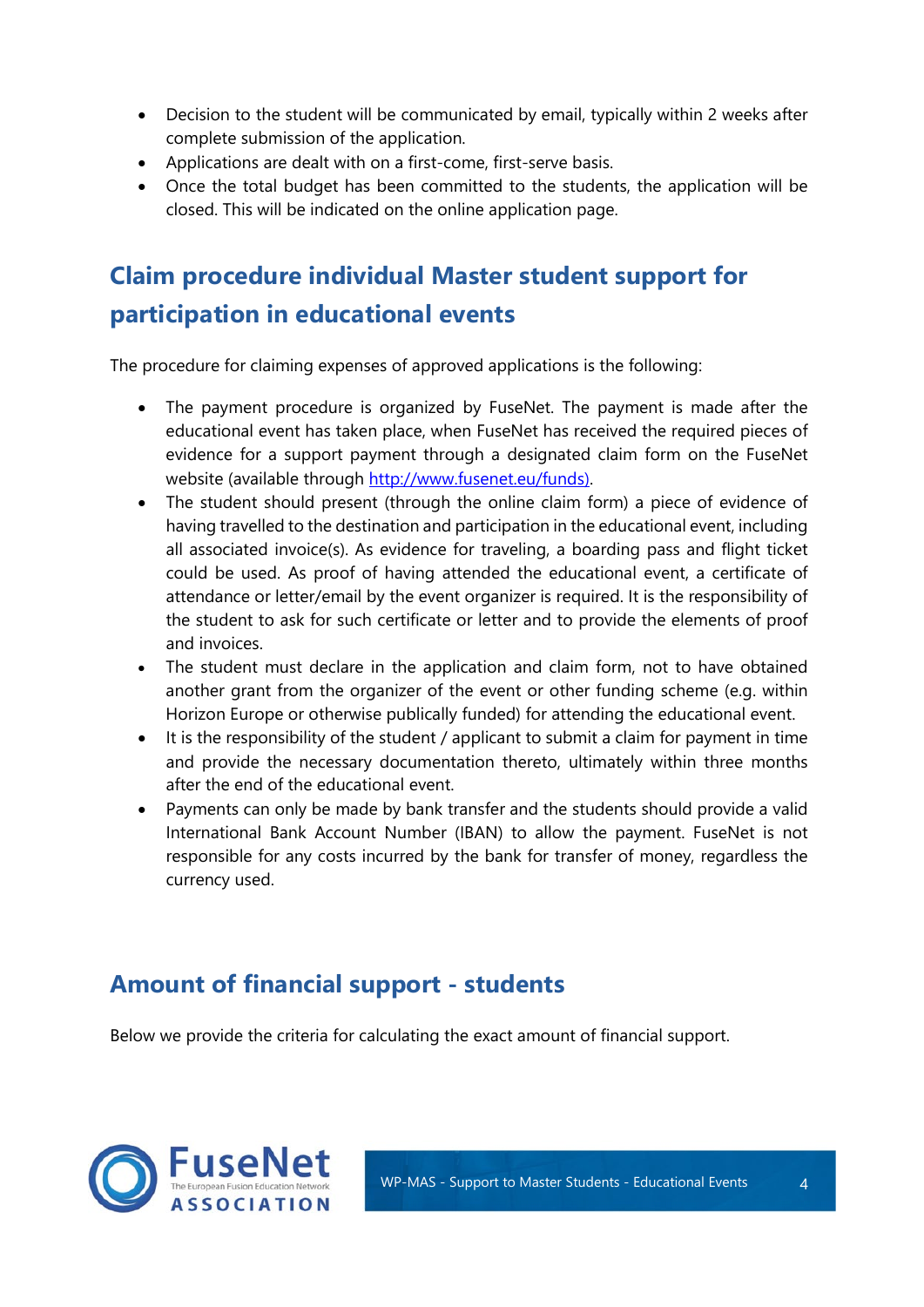### **Overall support limit**

• The total amount of support per student (travel and subsistence support for attendance of an educational event and/or internship combined) cannot be more than 5000€ during his/her study career.

### **Travel support for students**

Travel support for students: unit cost depending only on single-way distance between the place of origin and the location of the educational event, according to the following table:

| o Travel distance between 100 and 499 km:<br>o Travel distance between 500 and 1999 km:<br>o Travel distance between 2000 and 2999 km:<br>o Travel distance between 3000 and 3999 km:<br>o Travel distance between 4000 and 7999 km:<br>o Travel distance 8000 or more km: |  |                |
|----------------------------------------------------------------------------------------------------------------------------------------------------------------------------------------------------------------------------------------------------------------------------|--|----------------|
|                                                                                                                                                                                                                                                                            |  | 180€ / person  |
|                                                                                                                                                                                                                                                                            |  | 275€ / person  |
|                                                                                                                                                                                                                                                                            |  | 360€ / person  |
|                                                                                                                                                                                                                                                                            |  | 530€ / person  |
|                                                                                                                                                                                                                                                                            |  | 820€ / person  |
|                                                                                                                                                                                                                                                                            |  | 1100€ / person |
|                                                                                                                                                                                                                                                                            |  |                |

- The allocation is only based on the distance between the place of origin and the location of the educational event.
- We consider the *place of origin* to be the home university of the student. However, if the student travels from another location that is closer to the destination, this will also be accepted. As *place of destination* we use the city/place of the educational event. The distance is determined by the Executive Office using the Distance Measurement Tool of Google Maps (measuring the great circle distance to the location on city-level). In case of disputes, the Executive Office of FuseNet has the right to determine the distance without further rights for appeal.
- *Example:* A trip from London to Paris and back counts as 346 km (i.e. this is the singleway distance), and for that a student receives the support amount of 180€.
- Note that to keep the processing simple and minimize handling costs, we compensate a fixed unit cost and not the actual cost (the actual travel cost might be cheaper or more expensive).
- In case the student indicates to get also travel support from other public sources or grants for traveling to the location of the internship/educational event, the travel support component becomes void and no support is provided.

#### **Subsistence support for students attending educational events**

• To enable the attendance of educational training activities, the students will receive a lump sum amount of 50€/day (based on the high range EU grant as on